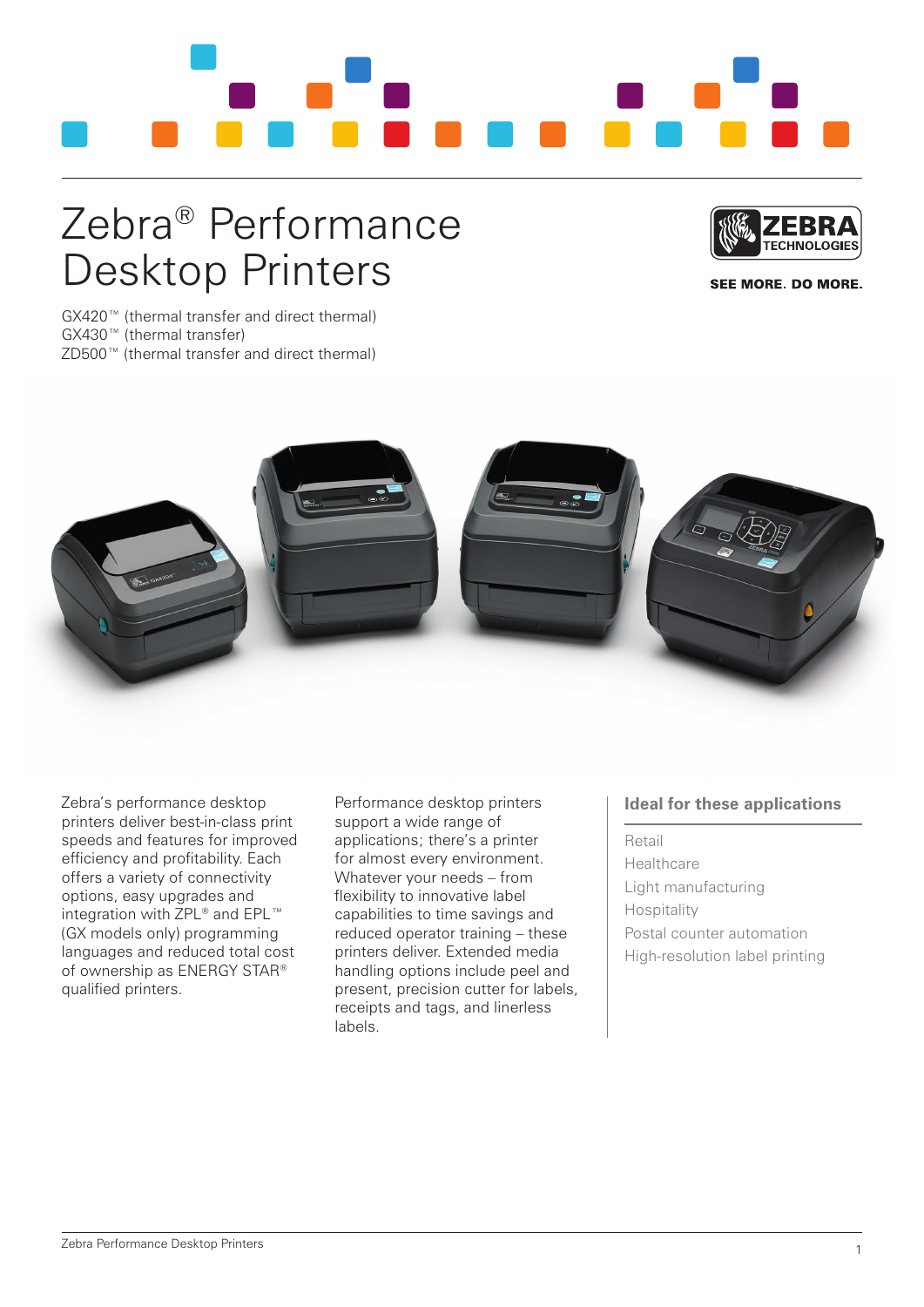# PERFORMANCE DESKTOP PRINTERS

### Fast print speeds. Advanced features. Performance options to meet your needs.

#### **GX420**

This compact printer, available with direct thermal or thermal transfer, combines an intuitive design and optional LCD user interface with versatile connectivity options.

#### **GX430**

Ideal for small-label printing of text and graphics, Zebra's high-resolution GX430 thermal transfer printer delivers outstanding quality and fast printing speeds.

#### **ZD500**

The ZD500 features Zebra's Link-OS® environment – an innovative operating system combining a powerful Multiplatform Software Development Kit and software applications – making it easy to integrate, manage and maintain from any location around the globe. Coupled with intuitive ribbon and media loading, it's designed to be simple to set up and operate. Offering highresolution print quality and quadruple connectivity options, the ZD500 is compact and feature-packed for top performance. The ZD500 also has optional UHF RFID capabilities.

#### **The Link-OS Environment In-depth**

Link-OS

To meet changing expectations and growing demands for devices that are mobile, intelligent and connected to the Cloud, Zebra created a new software platform to support its devices: Zebra's Link-OS environment. This innovative solution makes Zebra printers even easier to integrate, manage and maintain than ever before – from any location.

The Link-OS environment is highly flexible, allowing new and creative ways for users to develop applications that interact with Zebra printers from mobile devices located anywhere in the world. Users can perform updates, gather data, and make smarter business choices from new analytic-driven insights.

## ZD500 Link-OS Environment Features

| <b>Link-OS App</b>     | <b>Benefit</b>                                                                                                                                                                    |
|------------------------|-----------------------------------------------------------------------------------------------------------------------------------------------------------------------------------|
| <b>Virtual Devices</b> | Support well-known legacy and competitor printer languages – in addition to ZPL<br>and EPL - for a future-proofed investment                                                      |
| Print Touch            | Award-winning, webpage launching features using Near Field Communication (NFC)<br>make it easy to access Zebra's extensive knowledge base of how-to videos and<br>product support |
| Cloud Connect          | Interact securely and directly with the Cloud for printing and device management                                                                                                  |
| Profile Manager        | Edit and manage one printer, batches of printers or all Link-OS printers across your<br>network anywhere in the world                                                             |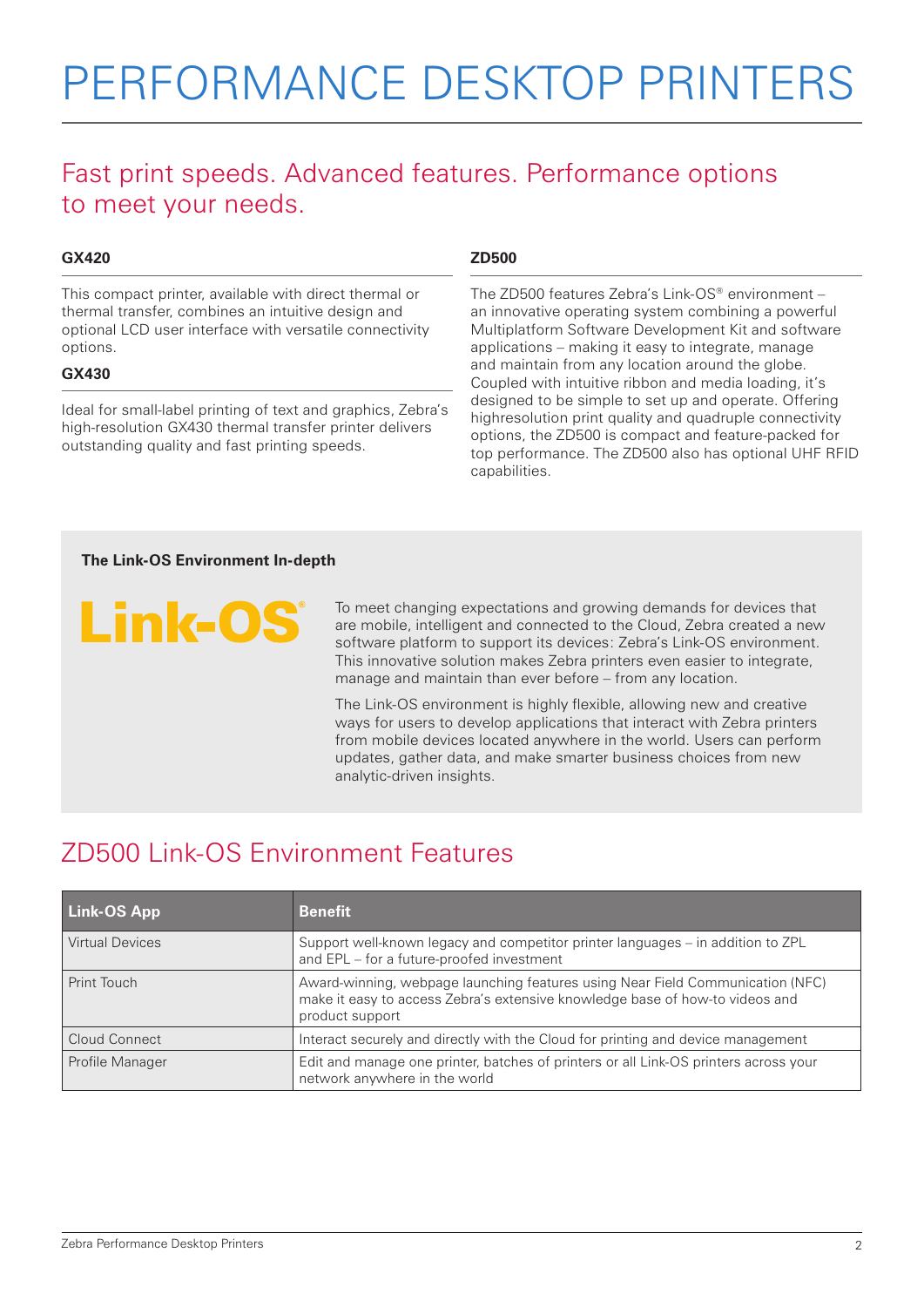## COMPARING THE GX420, GX430 AND ZD500

## Compare the features to see which printer best suits your needs.

|                           | <b>GX420</b>                                                                                                                                       | <b>GX430</b>                                                                                                                                       | <b>ZD500</b>                                                                                                              |
|---------------------------|----------------------------------------------------------------------------------------------------------------------------------------------------|----------------------------------------------------------------------------------------------------------------------------------------------------|---------------------------------------------------------------------------------------------------------------------------|
|                           |                                                                                                                                                    |                                                                                                                                                    |                                                                                                                           |
| <b>Print Resolution</b>   | 203 dpi                                                                                                                                            | 300 dpi                                                                                                                                            | 203/300 dpi                                                                                                               |
| Maximum Print Width       | 102 mm/4"                                                                                                                                          | 102 mm/4"                                                                                                                                          | 102 mm/4"                                                                                                                 |
| Maximum Print Speed       | 152 mm/6" per second                                                                                                                               | 102 mm/4" per second                                                                                                                               | • 152 mm/6" per second<br>$(203$ dpi $)$<br>• 102 mm/4" per second<br>(300 dpi)                                           |
| Connectivity              | • USB v1.1, Serial, Parallel<br>(Standard)<br>• Ethernet or 802.11b/g<br>or Bluetooth® 2.0<br>(Optional, replaces<br>parallel port)                | • USB v1.1, Serial, Parallel<br>(Standard)<br>• Ethernet or 802.11b/g or<br>Bluetooth 2.0 (Optional,<br>replaces parallel port)                    | · USB v.2.0, Serial, Parallel<br>and Ethernet (Standard)<br>· Dual radio 802.11a/b/g/n<br>and Bluetooth 3.0<br>(Optional) |
| User Interface            | LCD user interface<br>(Optional)                                                                                                                   | LCD user interface<br>(Optional)                                                                                                                   | LCD user interface<br>(Standard)                                                                                          |
| Management and<br>Support | ZebraLink™                                                                                                                                         | ZebraLink™                                                                                                                                         | Link-OS-enabled for<br>remote management                                                                                  |
| Media Handling<br>Options | • Cutter<br>• Dispenser - label peel<br>and present with label<br>present sensor                                                                   | • Cutter<br>• Dispenser - label peel<br>and present with label<br>present sensor                                                                   | • Cutter<br>· Dispenser - label peel<br>and present with label<br>present sensor                                          |
| <b>Standard Sensors</b>   | • Fixed transmissive<br>and reflective sensors<br>(Standard)<br>• Multi-position<br>transmissive and full<br>width reflective sensor<br>(Optional) | • Fixed transmissive<br>and reflective sensors<br>(Standard)<br>• Multi-position<br>transmissive and full<br>width reflective sensor<br>(Optional) | Multi-position gap and<br>adjustable reflective sensors                                                                   |